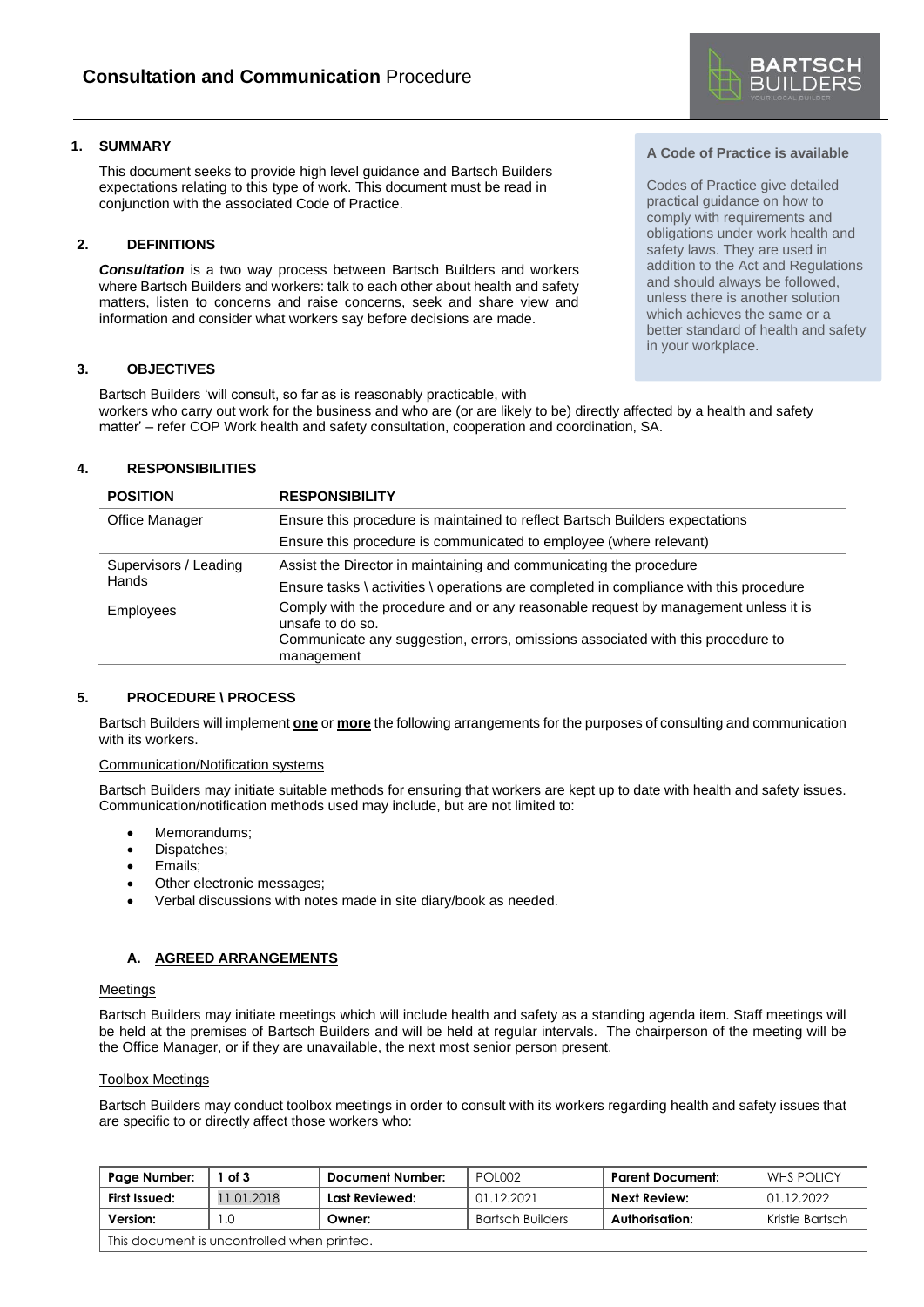

Carry out work as part of a specific team within the organisation and will be:

- o Conducted by the team Manager/Supervisor;
- o Held at regular intervals.
- Carry out activities on a construction project and will be:
	- o Conducted by the Manager/Supervisor of the construction project;
		- $\circ$  Held at regular intervals which may differ for each project site, or as required, depending upon the nature, risk and duration of work conducted on the project.

### Prestart Meetings

Bartsch Builders may conduct daily pre-start meetings in order to consult with its workers regarding health and safety issues relevant to that day's work and conducted by the appropriate Manager/Supervisor.

## **B. HEALTH AND SAFETY REPRESENTATIVE/S (HSR)**

At the request of a worker, Bartsch Builders will, in accordance with work health and safety laws facilitate the:

- Establishment of one or more work groups (WG);
- Election of one or more HSR for each WG.

Bartsch Builders will determine in negotiation and agreement with its workers (or their representative):

- The number and composition of WG to be represented;
- The number of HSRs and Deputy HSRs (if any) to be elected;
- The workplace/s to which the WG will apply;
- Negotiations will commence within 14 days of a request for a HSR being made.

Bartsch Builders will, as soon as practicable, after negotiations have completed, notify the workers of the outcome of the negotiations and of any WG determined by the agreement.

Negotiations will be considered to have failed if:

- Bartsch Builders has not taken all reasonable steps to commence negotiations and negotiations have not been commenced within 14 days;
- An agreement cannot be reached on a matter relating to the determination of a WG;

At this time a party to the negotiations can ask a regulator to appoint an inspector to determine matters under negotiation, including that no WG should be determined.

A worker is eligible to be a HSR of a WG if they are a member of that WG and have not been disqualified.

A HSR will be disqualified if the appropriate court/tribunal determines, upon application, that the HSR has:

- Exercised a power or performed a function as a HSR for an improper purpose;
- Used or disclosed any information that they have acquired as a HSR for a purpose other than in connection with the role of HSR.

An application for disqualification can be made by:

- Any person adversely affected by the exercise of a power/function or the use/disclosure of information;
- The regulator.

The election of a HSR will be determined by the workers of the WG, including the nomination of a person to conduct the election. If the majority of workers in a WG agree, assistance can be sought from a union, other person or organisation, in conducting the election.

The person nominated to conduct the election must take all reasonable steps to ensure:

- Bartsch Builders is informed of the date on which the election is to be held as soon as practicable after the date is determined;
- All workers in the WG are given an opportunity to:
	- nominate for the position of HSR;
	- Vote in the election.
- All workers in the WG and Bartsch Builders are informed of the outcome of the election.

Bartsch Builders will provide resources, facilities and reasonable assistance necessary to enable elections to be conducted.

| Page Number:                                | $2$ of $3$ | <b>Document Number:</b> | <b>POL002</b>           | <b>Parent Document:</b> | <b>WHS POLICY</b> |
|---------------------------------------------|------------|-------------------------|-------------------------|-------------------------|-------------------|
| First Issued:                               | 1.01.2018  | Last Reviewed:          | 01.12.2021              | Next Review:            | 01.12.2022        |
| Version:                                    | $\Omega$   | Owner:                  | <b>Bartsch Builders</b> | Authorisation:          | Kristie Bartsch   |
| This document is uncontrolled when printed. |            |                         |                         |                         |                   |